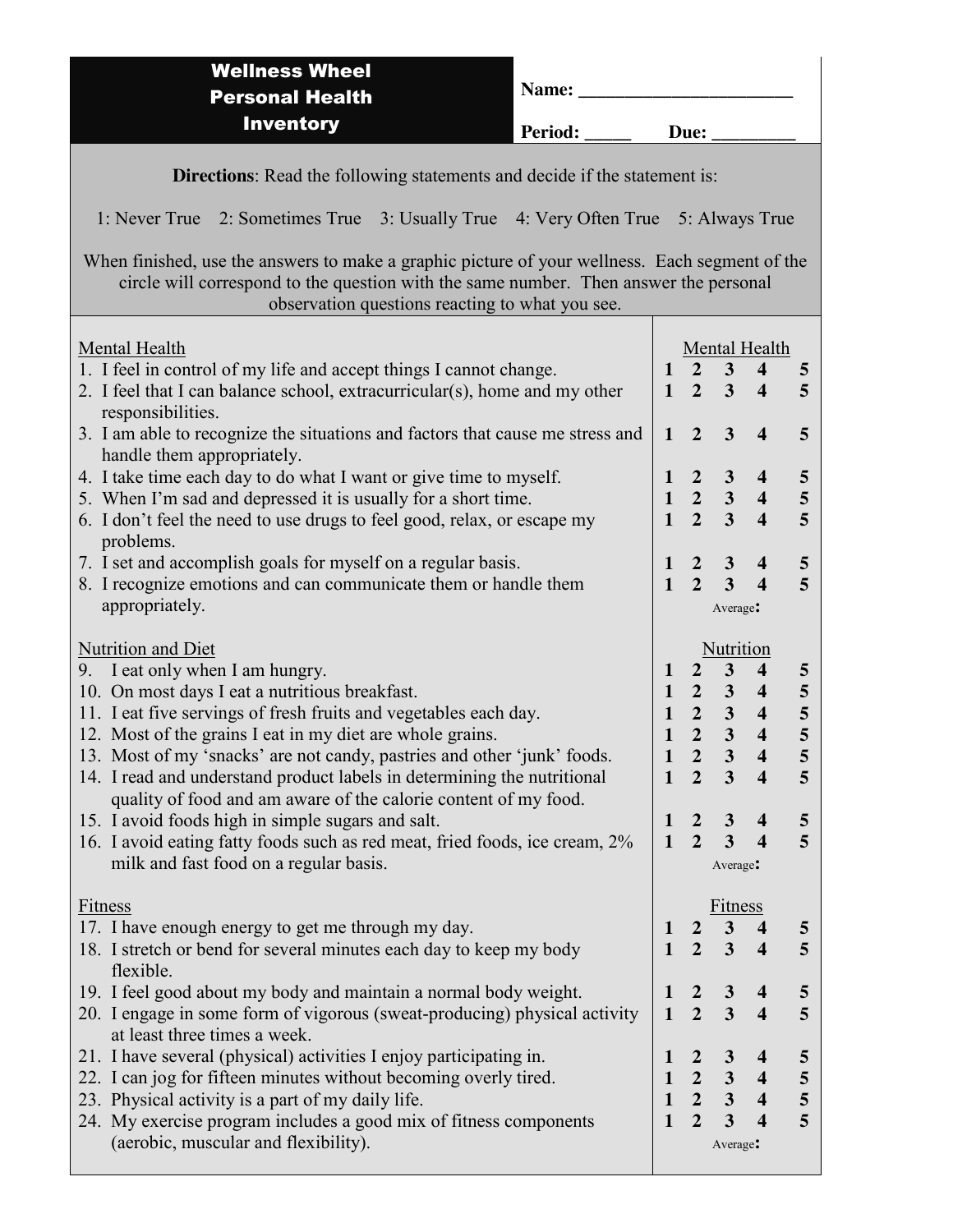| Self-Image<br>25. I am happy with myself.<br>26. I feel confident making my own decisions.<br>27. I am aware of my own strengths and weaknesses.<br>28. I can share my feelings with close friends and family members.<br>29. I look forward to the future.<br>30. I can give and accept honest compliments.<br>31. Overall I enjoy my life.<br>32. I seek help and support when I need it.<br>33. I avoid people who are 'down' all the time and who bring those around<br>them down. | $\mathbf{1}$<br>$\mathbf{1}$<br>$\mathbf{1}$<br>$\mathbf{1}$<br>$\mathbf{1}$<br>$\mathbf{1}$<br>$\mathbf{1}$<br>$\mathbf{1}$<br>$\mathbf{1}$ | 2 <sub>1</sub><br>$2^{\circ}$<br>2 <sup>7</sup><br>$\overline{2}$<br>$\overline{2}$<br>$\overline{\mathbf{2}}$<br>$2^{\circ}$<br>2 <sup>1</sup><br>$\overline{2}$ | 3 <sup>7</sup><br>3 <sup>7</sup><br>3 <sup>7</sup><br>$\mathbf{3}$<br>$\mathbf{3}$<br>$\overline{\mathbf{3}}$<br>3 <sup>7</sup><br>$\mathbf{3}$<br>$\overline{\mathbf{3}}$<br>Average: | Self-Image<br>$\overline{\mathbf{4}}$<br>$\overline{\mathbf{4}}$<br>$\overline{\mathbf{4}}$<br>$\overline{\mathbf{4}}$<br>$\overline{\mathbf{4}}$<br>$\overline{\mathbf{4}}$<br>$\overline{\mathbf{4}}$<br>$\overline{\mathbf{4}}$<br>$\overline{\mathbf{4}}$ | 5<br>${\bf 5}$<br>$\overline{\mathbf{5}}$<br>5<br>$\overline{\mathbf{5}}$<br>$\frac{5}{5}$<br>5<br>$\overline{5}$ |
|----------------------------------------------------------------------------------------------------------------------------------------------------------------------------------------------------------------------------------------------------------------------------------------------------------------------------------------------------------------------------------------------------------------------------------------------------------------------------------------|----------------------------------------------------------------------------------------------------------------------------------------------|-------------------------------------------------------------------------------------------------------------------------------------------------------------------|----------------------------------------------------------------------------------------------------------------------------------------------------------------------------------------|---------------------------------------------------------------------------------------------------------------------------------------------------------------------------------------------------------------------------------------------------------------|-------------------------------------------------------------------------------------------------------------------|
| Social Health                                                                                                                                                                                                                                                                                                                                                                                                                                                                          |                                                                                                                                              |                                                                                                                                                                   |                                                                                                                                                                                        | <b>Social Health</b>                                                                                                                                                                                                                                          |                                                                                                                   |
| 34. I get along well with my family.                                                                                                                                                                                                                                                                                                                                                                                                                                                   | 1                                                                                                                                            | $\overline{2}$                                                                                                                                                    | 3 <sup>7</sup>                                                                                                                                                                         | $\overline{\mathbf{4}}$                                                                                                                                                                                                                                       | $\overline{5}$                                                                                                    |
| 35. I have respect for other's decisions they make in life.                                                                                                                                                                                                                                                                                                                                                                                                                            | $\mathbf{1}$                                                                                                                                 | $2^{\circ}$                                                                                                                                                       | $3 \quad 4$                                                                                                                                                                            |                                                                                                                                                                                                                                                               | 5                                                                                                                 |
| 36. I can say 'no' to others without feeling guilty.                                                                                                                                                                                                                                                                                                                                                                                                                                   | $\mathbf{1}$                                                                                                                                 | $2^{\circ}$                                                                                                                                                       | $3\quad 4$                                                                                                                                                                             |                                                                                                                                                                                                                                                               |                                                                                                                   |
| 37. I am interesting in understanding the views of others.                                                                                                                                                                                                                                                                                                                                                                                                                             | $\mathbf{1}$                                                                                                                                 | $\overline{\mathbf{2}}$                                                                                                                                           | 3 <sup>7</sup>                                                                                                                                                                         | $\overline{\mathbf{4}}$                                                                                                                                                                                                                                       | $\frac{5}{5}$                                                                                                     |
| 38. I accept responsibility for my actions.                                                                                                                                                                                                                                                                                                                                                                                                                                            | $\mathbf{1}$                                                                                                                                 | $\overline{\mathbf{2}}$                                                                                                                                           | 3 <sup>7</sup>                                                                                                                                                                         | $\overline{\mathbf{4}}$                                                                                                                                                                                                                                       |                                                                                                                   |
| 39. I know what my values are.                                                                                                                                                                                                                                                                                                                                                                                                                                                         | $\mathbf{1}$                                                                                                                                 | $2^{\circ}$                                                                                                                                                       | $\mathbf{3}$                                                                                                                                                                           | $\overline{\mathbf{4}}$                                                                                                                                                                                                                                       | $\overline{\mathbf{5}}$                                                                                           |
| 40. I have at least one or two close friends that I can turn to.                                                                                                                                                                                                                                                                                                                                                                                                                       | $\mathbf{1}$                                                                                                                                 | $\overline{2}$                                                                                                                                                    | $\overline{\mathbf{3}}$                                                                                                                                                                | $\overline{\mathbf{4}}$                                                                                                                                                                                                                                       | $\frac{5}{5}$                                                                                                     |
| 41. I express my feelings (anger, sadness, etc.) in ways that are not hurtful                                                                                                                                                                                                                                                                                                                                                                                                          | $\mathbf{1}$                                                                                                                                 | $\overline{2}$                                                                                                                                                    | $\overline{\mathbf{3}}$                                                                                                                                                                | $\overline{\mathbf{4}}$                                                                                                                                                                                                                                       |                                                                                                                   |
| to others (physical or verbal).                                                                                                                                                                                                                                                                                                                                                                                                                                                        |                                                                                                                                              | Average:                                                                                                                                                          |                                                                                                                                                                                        |                                                                                                                                                                                                                                                               |                                                                                                                   |
| Prevention & Safety                                                                                                                                                                                                                                                                                                                                                                                                                                                                    |                                                                                                                                              |                                                                                                                                                                   |                                                                                                                                                                                        | Prevent. and Safety                                                                                                                                                                                                                                           |                                                                                                                   |
| 42. I wear a seat belt in a car.                                                                                                                                                                                                                                                                                                                                                                                                                                                       | $\mathbf{1}$                                                                                                                                 | $\overline{2}$                                                                                                                                                    | $\mathbf{3}$                                                                                                                                                                           | $\overline{\mathbf{4}}$                                                                                                                                                                                                                                       | $\overline{5}$                                                                                                    |
| 43. I do not drive after drinking or drive with someone who has been                                                                                                                                                                                                                                                                                                                                                                                                                   |                                                                                                                                              | $\overline{2}$                                                                                                                                                    | $\mathbf{3}$                                                                                                                                                                           | $\overline{\mathbf{4}}$                                                                                                                                                                                                                                       | 5                                                                                                                 |
| drinking.                                                                                                                                                                                                                                                                                                                                                                                                                                                                              |                                                                                                                                              |                                                                                                                                                                   |                                                                                                                                                                                        |                                                                                                                                                                                                                                                               |                                                                                                                   |
| 44. I brush my teeth after most meals.                                                                                                                                                                                                                                                                                                                                                                                                                                                 | $\mathbf{1}$<br>$\mathbf{1}$                                                                                                                 | $\overline{2}$                                                                                                                                                    | $\mathbf{3}$                                                                                                                                                                           | $\overline{\mathbf{4}}$                                                                                                                                                                                                                                       | 5                                                                                                                 |
| 45. I try to change personal habits that are risk factors for heart disease,<br>cancer, and other lifestyle diseases.                                                                                                                                                                                                                                                                                                                                                                  |                                                                                                                                              | $\overline{2}$                                                                                                                                                    | $\mathbf{3}$                                                                                                                                                                           | $\overline{\mathbf{4}}$                                                                                                                                                                                                                                       | 5                                                                                                                 |
| 46. I do not smoke and attempt to avoid second-hand smoke.                                                                                                                                                                                                                                                                                                                                                                                                                             | 1                                                                                                                                            | $\overline{2}$                                                                                                                                                    | 3                                                                                                                                                                                      | 4                                                                                                                                                                                                                                                             | 5                                                                                                                 |
| 47. My home is safe from fire and safety hazards.                                                                                                                                                                                                                                                                                                                                                                                                                                      | $\mathbf{1}$                                                                                                                                 | $\boldsymbol{2}$                                                                                                                                                  | 3                                                                                                                                                                                      | $\boldsymbol{\Lambda}$                                                                                                                                                                                                                                        | 5                                                                                                                 |
| 48. I could perform basic first aid in an emergency (bleeding, choking,                                                                                                                                                                                                                                                                                                                                                                                                                |                                                                                                                                              | $1\quad 2$                                                                                                                                                        | $\overline{\mathbf{3}}$                                                                                                                                                                | 4                                                                                                                                                                                                                                                             | $5\overline{5}$                                                                                                   |
| poisoning, shock, burns, etc.).                                                                                                                                                                                                                                                                                                                                                                                                                                                        |                                                                                                                                              |                                                                                                                                                                   |                                                                                                                                                                                        |                                                                                                                                                                                                                                                               |                                                                                                                   |
| 49. I protect myself from pregnancy and sexually transmitted diseases (by                                                                                                                                                                                                                                                                                                                                                                                                              | $\mathbf{1}$                                                                                                                                 | $\overline{2}$                                                                                                                                                    | $\mathbf{3}$                                                                                                                                                                           | $\overline{\mathbf{4}}$                                                                                                                                                                                                                                       | $5\phantom{.0}$                                                                                                   |
| using abstinence or birth control).                                                                                                                                                                                                                                                                                                                                                                                                                                                    |                                                                                                                                              |                                                                                                                                                                   |                                                                                                                                                                                        |                                                                                                                                                                                                                                                               |                                                                                                                   |
| 50. I use sunscreen and wear protective clothing to protect my skin from                                                                                                                                                                                                                                                                                                                                                                                                               |                                                                                                                                              | $1\quad 2$                                                                                                                                                        | $\mathbf{3}$                                                                                                                                                                           | 4                                                                                                                                                                                                                                                             | $5\overline{)}$                                                                                                   |
| sun damage.                                                                                                                                                                                                                                                                                                                                                                                                                                                                            |                                                                                                                                              |                                                                                                                                                                   |                                                                                                                                                                                        |                                                                                                                                                                                                                                                               |                                                                                                                   |
|                                                                                                                                                                                                                                                                                                                                                                                                                                                                                        | Average:                                                                                                                                     |                                                                                                                                                                   |                                                                                                                                                                                        |                                                                                                                                                                                                                                                               |                                                                                                                   |

Read the instructions on the following page on how to fill out the Wellness Wheel and answer the questions on the next page (Personal Observations) reacting to this Health Inventory.

 $\mathcal{L}_\text{max}$  , and the set of the set of the set of the set of the set of the set of the set of the set of the set of the set of the set of the set of the set of the set of the set of the set of the set of the set of the

Only the Wheel and the Personal Observations will be collected.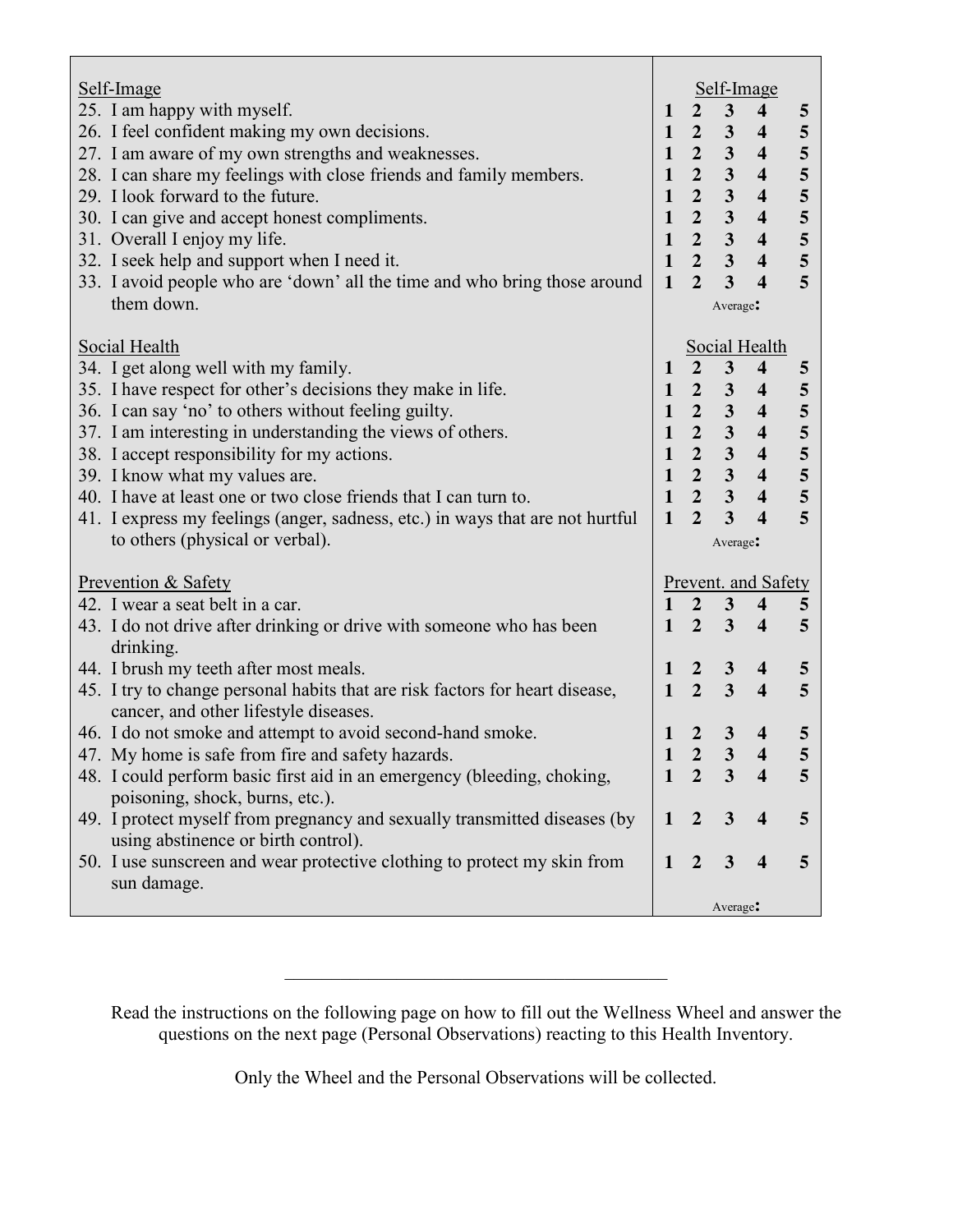When finished, use the answers to make a graphic picture of your wellness. Each segment o the circle corresponds to the question with the same number. Color in an amount of each segment corresponding to your answer to the question. The inner circle corresponds to "never true", the middle one to "usually true", and the outer one to "always true". You don't need to restict yourself to these categories, however, and can fill in any amount in between.